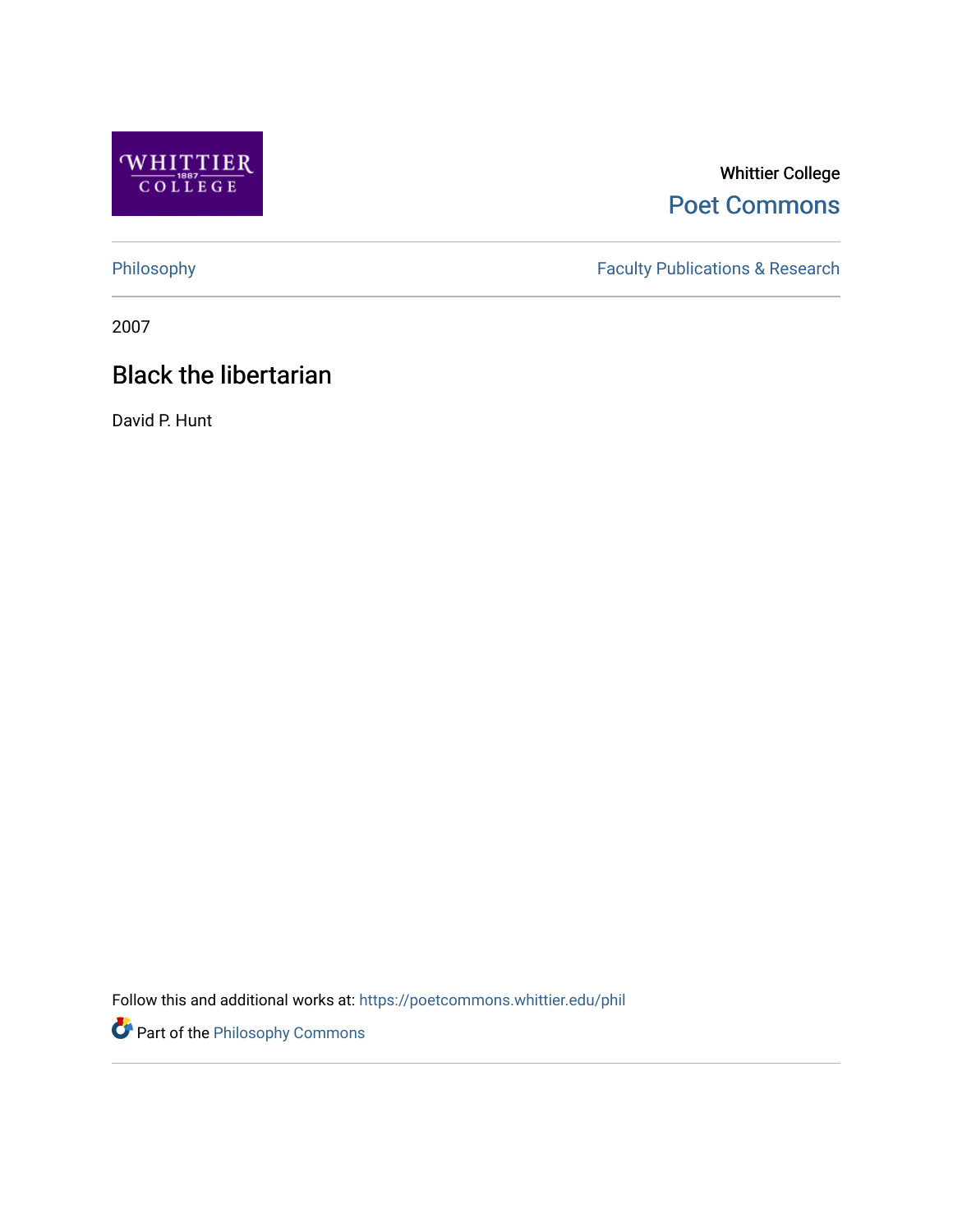## **Black the Libertarian**

*David P. Hunt* 

Whittier College

The most serious challenge to Frankfurt-type counterexamples to the Principle of Alternate Possibilities (PAP) comes in the form of a dilemma: either the counterexample presupposes determinism, in which case it begs the question; or it does not presuppose determinism, in which case it fails to deliver on its promise to eliminate all alternatives that might plausibly be thought to satisfy PAP. I respond to this challenge with a counterexample in which *considering* an alternative course of action is *a necessary condition* for *deciding* to act otherwise, and the agent does not in fact consider the alternative. I call this a "buffer case," because the morally relevant alternative is "buffered" by the requirement that the agent first consider the alternative. Suppose further that the agent's considering an alternative action--entering the buffer zone--is what would trigger the counterfactual intervener. Then it would appear that PAP-relevant alternatives are out of reach.

I defend this counterexample to PAP against three objections: that considering an alternative is *itselfa* morally relevant alternative; that buffer cases can be shown to contain *other* alternatives that arguably satisfy PAP; and that even if the agent's *present* access to PAP-relevant alternatives were eliminated, PAP could still be satisfied in virtue of *earlier* alternatives. I conclude that alternative possibilities are a normal symptom, but not an essential constituent, of moral agency.

*Keywords:* alternatives, buffer (buffer case, buffer strategy), decision, free will, libertarian, moral responsibility, Principle of Alternate Possibilities.

In Harry Frankfurt's famous counterexample to the Principle of Alternate Possibilities, or *PAP*—roughly, that one is morally responsible for an action only if one could have done otherwise-a "counterfactual intervener" named Black would have forced an agent named Jones to decide to murder a fellow named Smith if Jones hadn't decided to murder Smith on his own, making Black's intervention unnecessary. In such a situation, Frankfurt claimed, the agent seems morally responsible (Jones acted on his own without interference from Black), yet unable to do otherwise (Black was ready to nip any alternative in the bud). So PAP is false.<sup>1</sup>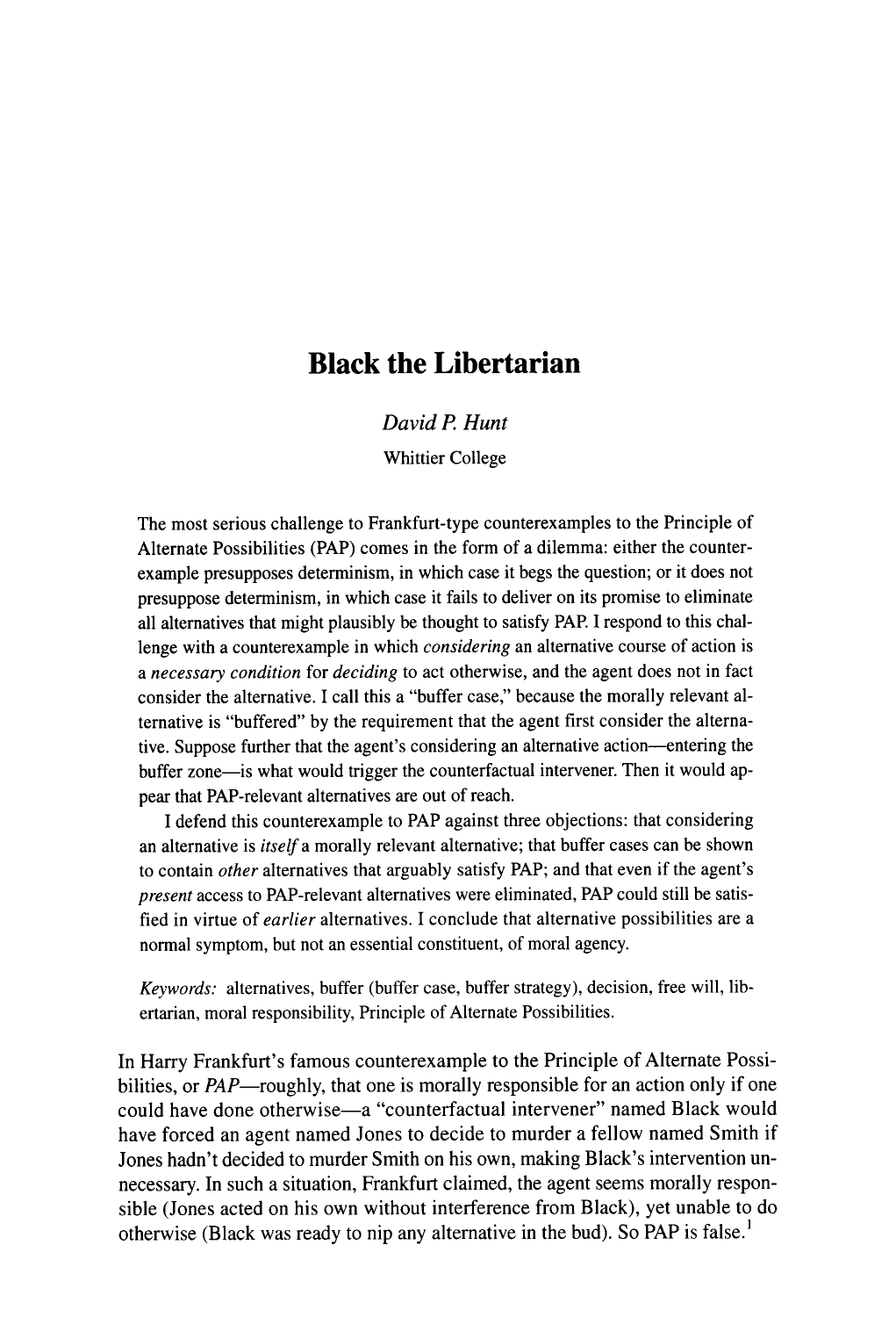It is widely agreed that Frankfurt's original counterexample comes up short. Libertarian critics, in particular, have complained that Frankfurt's nefarious Black doesn't take the hapless Jones's agency seriously enough. Suppose Jones is indeed a libertarian agent. Now how exactly is Black to know when to intervene? "Black is an excellent judge of such things,"<sup>2</sup> Frankfurt blithely noted. But this won't do. Black's judgment, however excellent, must rest on some sign of how Jones will act. If the sign causally determines the indicated action, Frankfurt has begged the question against the libertarian defender of PAP. But if the sign does not causally determine the action, it's possible that the sign occur but Jones *not* act in the indicated way, in which case Black cannot reliably eliminate the possibility of Jones's acting otherwise. In either case, Frankfurt has failed to defeat PAP.

In response to this and other objections, a second generation of counterexamples has sprung up. There are three in particular that I have found sufficiently persuasive to defend in print. One of these replaces the counterfactual intervener in Frankfurt's thought-experiment with the theistic God. Arguably, Jones can't do otherwise if an infallible believer knew what he would do before he was even born. But we can also say of God's foreknowledge what Frankfurt said of Black's device: it "played no role at all in leading him to act as he did," "could have been subtracted from the situation without affecting what happened or why it happened in any way," is "irrelevant to the problem of accounting for [Jones's] action," and "does not help in any way to understand either what made him act as he did or what, in other circumstances, he might have done."<sup>3</sup> So we should hold Jones morally responsible in both cases. For this counterexample to succeed, however, one must reject (as I do) the various subterfuges by which alternative possibilities have been defended against divine foreknowledge, *and* accept (as I also do) the conceptual coherence of an infallible foreknower. Since many philosophers would reject at least one of these, the divine foreknowledge scenario can't be expected to break the dialectical stalemate over PAP. Nor can this be expected from so-called blockage cases, which bring the walls of Locke's locked room right inside Jones's cranium. 4 The idea here is to posit an actual sequence of mental states, which Smith traverses on his own, leading up to the decision to murder Smith; then to add the condition that, owing to a freakish coincidence, all alternative neural pathways happen to be non-functional. The worry about such cases is that a blockage that formfits snugly around Jones's actual mental sequence may beg the question against indeterminism. I'm not sure that it does; but then I'm not sure that it doesn't.<sup>5</sup>

This brings me to the third case, on which I will focus in this essay. I will first present the case and point out the distinctive features that (I claim) equip it to evade the libertarian charge of begging the question. I will then identify and respond to what I take to be the three strongest grounds for holding that this kind of case does *not* successfully eliminate all PAP-relevant alternatives. Assuming that I deal with these three objections satisfactorily, this third case—which carries considerably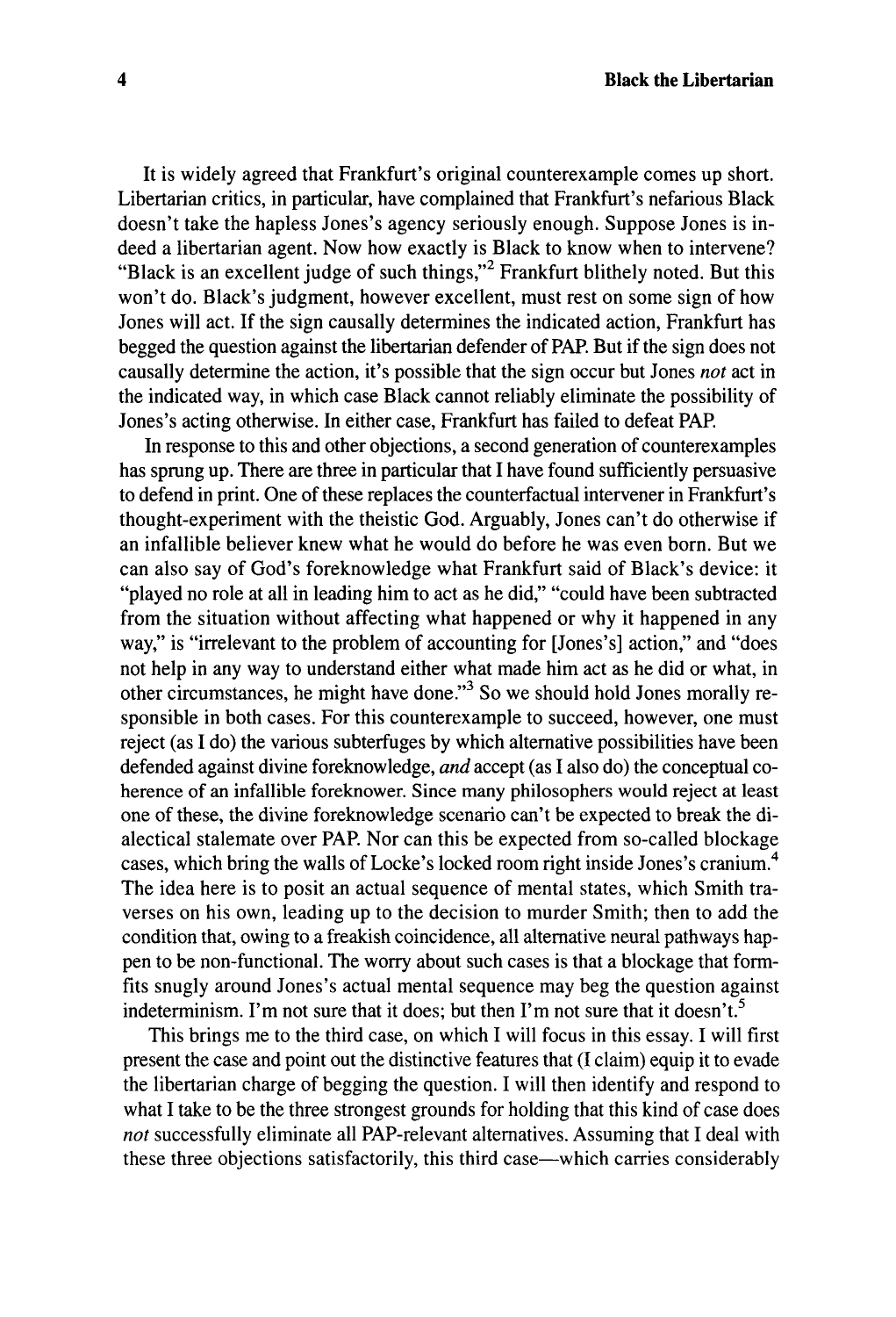less baggage than the first two cases--would appear to pose a serious difficulty for defenders of PAP.

#### **Buffer Cases**

Suppose that Black himself is a libertarian and that he approaches his "Jones problem" with the full realization that he is dealing with a libertarianly free agent. Confronted with Frankfurt's original scenario--call it *Assassin--Black* knows that Jones could thwart him. So instead of looking for a sign that can operate as advertised only in a deterministic world, Black waits.., and gets a lucky break. He manages to catch Jones in a set of circumstances, and at a point in Jones's response to those circumstances, that allow Black to act, despite his libertarian convictions. Call this new scenario, which I will now describe, *Revenge.* 

Smith makes Jones the butt of a demeaning practical joke. The first thought that occurs to Jones, after realizing what Smith has done to him, is that he would like to kill Smith. He goes for a walk, escaping the immediate pressures of the situation and giving himself ample opportunity to pull back from this line of thinking. Given the kind of person Jones is, and given the situation in which he finds himself, the altemative of *not* killing Smith is not unthinkable for him; moreover, should he entertain this alternative, nothing would prevent him from deciding and acting on it. But Jones could decide (and act) otherwise only if he first considered acting otherwise, and he never does this (though he could); instead, he nurses his grievance without respite, while the idea of killing Smith becomes more and more attractive to him. Having finally decided to do the deed, he gets a gun, tracks Smith down, and shoots him dead.

Before introducing the counterfactual intervener, let us note some of the salient features of *Revenge* as it has been described up to this point. In the first place, the idea of killing Smith comes to Jones unbidden (so the question whether he can do otherwise in *this* respect—i.e., *not* have the idea instead of having it—does not even arise). 6 In the second place, once the idea has come before his mind, it is open to Jones to embrace the idea, thereby deciding to kill Smith, and it is open to him to dismiss the idea, thereby deciding not to kill Smith (so nothing constrains him one way or the other). Thirdly, given Jones's psychology and given the circumstances in which he finds himself, including the fact that he is already thinking about killing Smith, he can avoid deciding to kill Smith only if he first considers the alternative of not killing Smith (so his considering not killing Smith--minimally, the conscious awareness, however brief, of *not killing Smith* as a possibility for him—is a *necessary condition* for his accessing an alternative to his actual decision). Finally, Jones decides to kill Smith without ever considering the alternative of not killing Smith (so he makes his decision without deliberating). There is, I would suggest, no *primafacie* reason for regarding these features of *Revenge,* either jointly or severally, as incompatible with Jones's moral responsibility.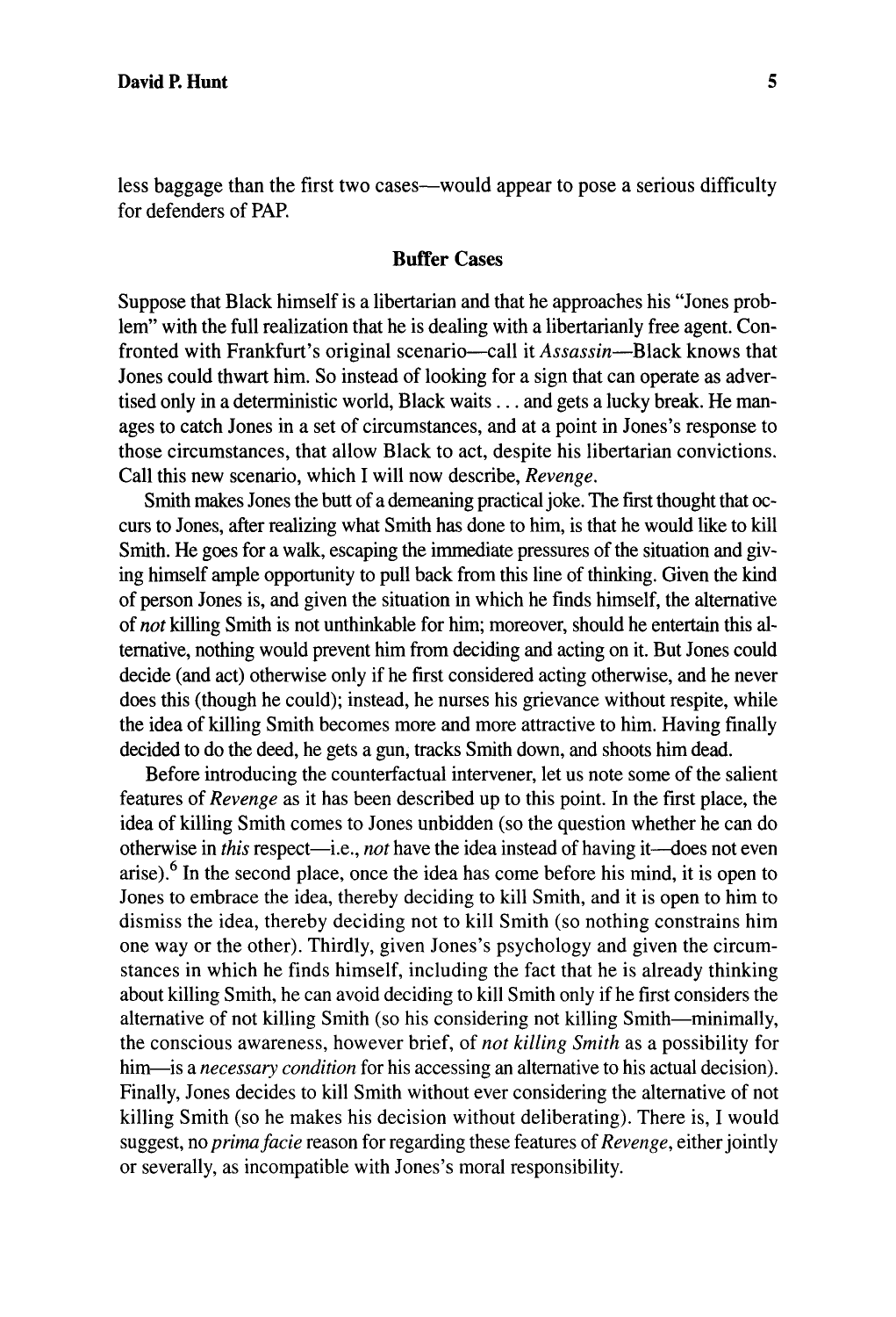The final element to be added to *Revenge* is the counterfactual intervener, which differs from the device in *Assassin* inasmuch as it is programmed to hijack Jones's mental processes and force him to decide to kill Smith if he so much as *considers* not killing Smith. With this device in place, there is no alternative to Jones's deciding to kill Smith: Jones can decide otherwise only if he first considers doing so, but then the device will force him to decide *to* kill Smith. So an alternative decision is not available to Jones in *Revenge.* Yet Jones, who in fact proceeds to murder Smith on his own, leaving the device untriggered, seems morally responsible for killing Smith. PAP is therefore wrong when it makes moral responsibility rest on the availability of morally relevant alternatives.<sup>7</sup>

Before continuing, we need to replace our vague gesture toward PAP with something more definite. Here's a formulation that is reasonably perspicuous:

PAP An agent X is morally responsible for performing an action A only if X did something B (which might or might not be identical to A) such that (i)  $X$ could have refrained from doing B and (ii) it is at least in part in virtue of X's having been able to refrain from doing B that X is morally responsible for performing A.

With this formulation in hand, we can now take stock. *Revenge* differs from *Assassin* in that it contains a "buffer zone" between the agent's actual pathway and any alternative pathways that might plausibly satisfy PAP. Entering the buffer zone triggers the intervener, so PAP-relevant alternatives are all out of reach. "Buffer cases" like *Revenge,* where intervention is triggered by a *necessary* condition for accessing a morally relevant alternative, appear to escape the usual objections to Frankfurt counterexamples like *Assassin,* which rest on the supposition that the prior signs to which the mechanism is responsive constitute *sufficient* conditions for the agent's performing or refraining from B (absent intervention by the mechanism).

Two kinds of objections can be brought against this "buffer strategy." One kind grants that *Revenge* eliminates all of Jones's morally relevant alternatives, while denying that Jones is then morally responsible for deciding to kill Smith; the other accepts Jones's moral responsibility while insisting that non-buffered alternatives remain. Because the second kind of objection seems to me to be the more serious of the two, it is the one that I will pursue in the remainder of this paper. In particular, I will look at three objections to the effect that, insofar as *Revenge* is a case in which Jones is genuinely responsible for his actions, it is a case in which alternatives sufficient to satisfy PAP are in fact available.<sup>8</sup>

#### **The First Objection**

In *Revenge,* as in *Assassin,* the counterfactual intervener cannot act quickly enough to squelch the triggering event itself. So this event--in *Revenge,* Jones's considering not killing Smith—remains an open possibility. But then Jones, who in actual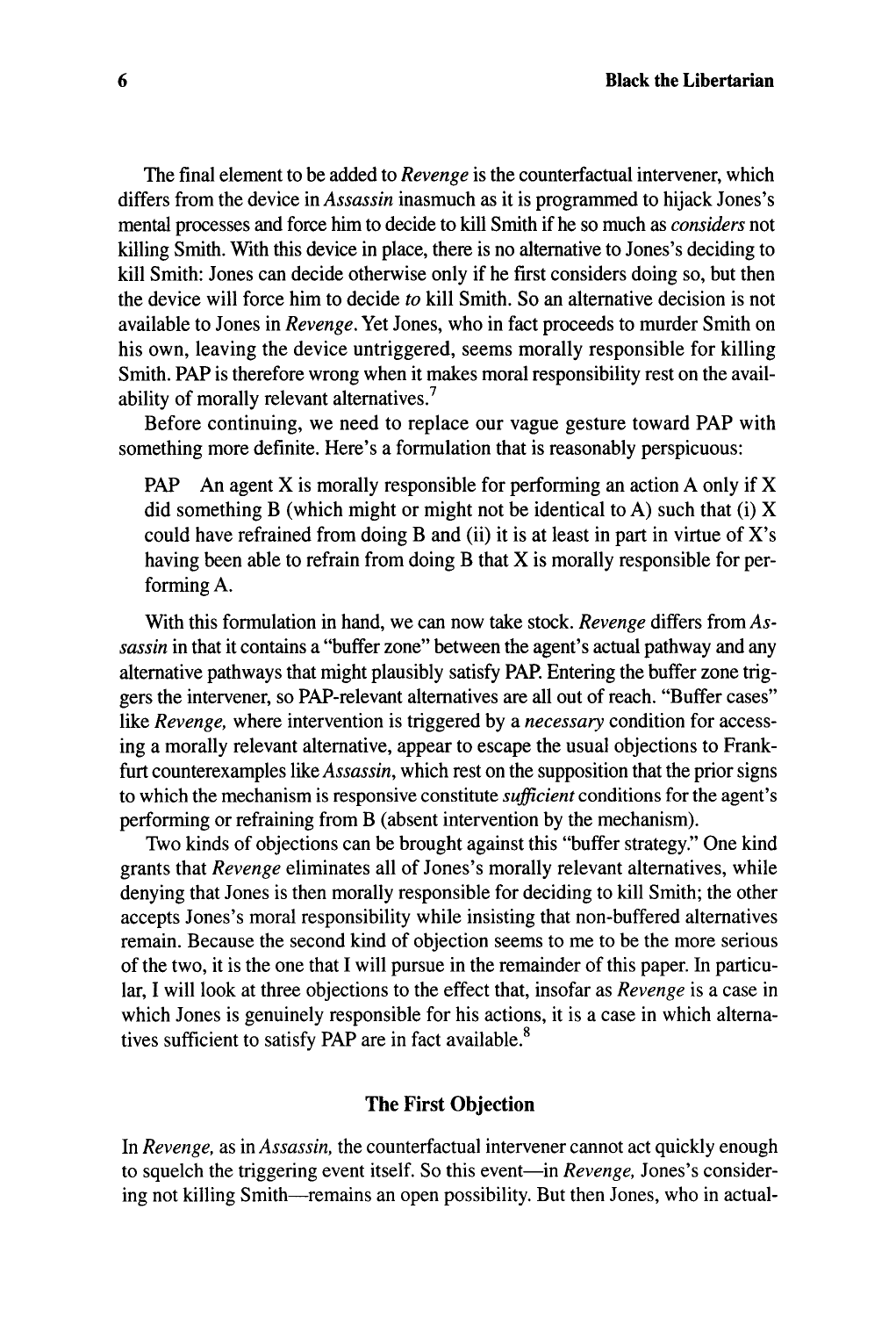ity does *not* consider not killing Smith, has available to him an alternative course of action that the pro-PAP party can exploit.

#### **Reply**

Whatever might be said of the residual alternatives in traditional Frankfurt counterexamples like *Assassin,* the alternative left open in *Revenge* does not satisfy clause (ii) of PAP. If, as in *Revenge,* an agent is morally responsible in virtue of being *blameworthy,* a PAP-relevant alternative should be such that, by accessing it, the agent would avoid (or mitigate) blame; but merely considering the possibility of not killing Smith would have no effect by itself on Jones's blameworthiness. 9

Compare this case with *Smoker,* in which Jack realizes that his first-order desire for cigarettes stands a good chance of yielding to his second-order desire to quit smoking if (but only if) he joins a 12-step program, while Mack, a smoking buddy who fears he will be left to smoke alone if Jack quits, stands ready, should Jack join the program, to slip him a pill which would make his craving for nicotine irresistible. Then Jack cannot access a decision to quit smoking, but he can decide to join the 12-step program. A defender of PAP might with some plausibility appeal to this alternative's availability to explain Jack's moral responsibility in the case where he doesn't join the program and continues to smoke "on his own," without the help of Mack's pill. But the appeal is plausible only on the assumption that Jack, in the alternative sequence of events, joins the program *as a means toward quitting.* (Contrast this with a case in which he joins the program in order to make the acquaintance of an attractive woman who attends the meetings: *this* alternative possibility, accessed for this reason, would not satisfy PAP.) In *Revenge,*  however, undertaking to consider not killing Smith is not something that Jones does *as* a necessary means toward the goal of not killing Smith. Indeed, it would appear that undertaking to consider not killing Smith *could not* play this role for him, inasmuch as it would impose on him the incoherent task of considering not killing Smith (in order to take not killing Smith as his intended end) *before* undertaking to consider not killing Smith. (Alternatively and more coherently, Jones might engage in two, possibly continuous, considerings, the second of which would be morally significant because done as a means toward deciding not to kill Smith. In *Revenge,* however, this second considering won't be available to Jones, since the first PAP-irrelevant considering would trigger the intervener.)

We might give this objection more credit than it's due because we think Jones *should* have considered not killing Smith: we blame him, not only for deciding to kill Smith, but also for not even considering not killing him. Since we hold him responsible for this failure, and an alternative was available to him (nothing prevented Jones from considering not killing Smith), *Revenge* appears to contain at least one action that satisfies PAP.<sup>10</sup> But this only satisfies the PAP-requirement for his *not considering not killing Smith;* it doesn't show PAP to be satisfied for his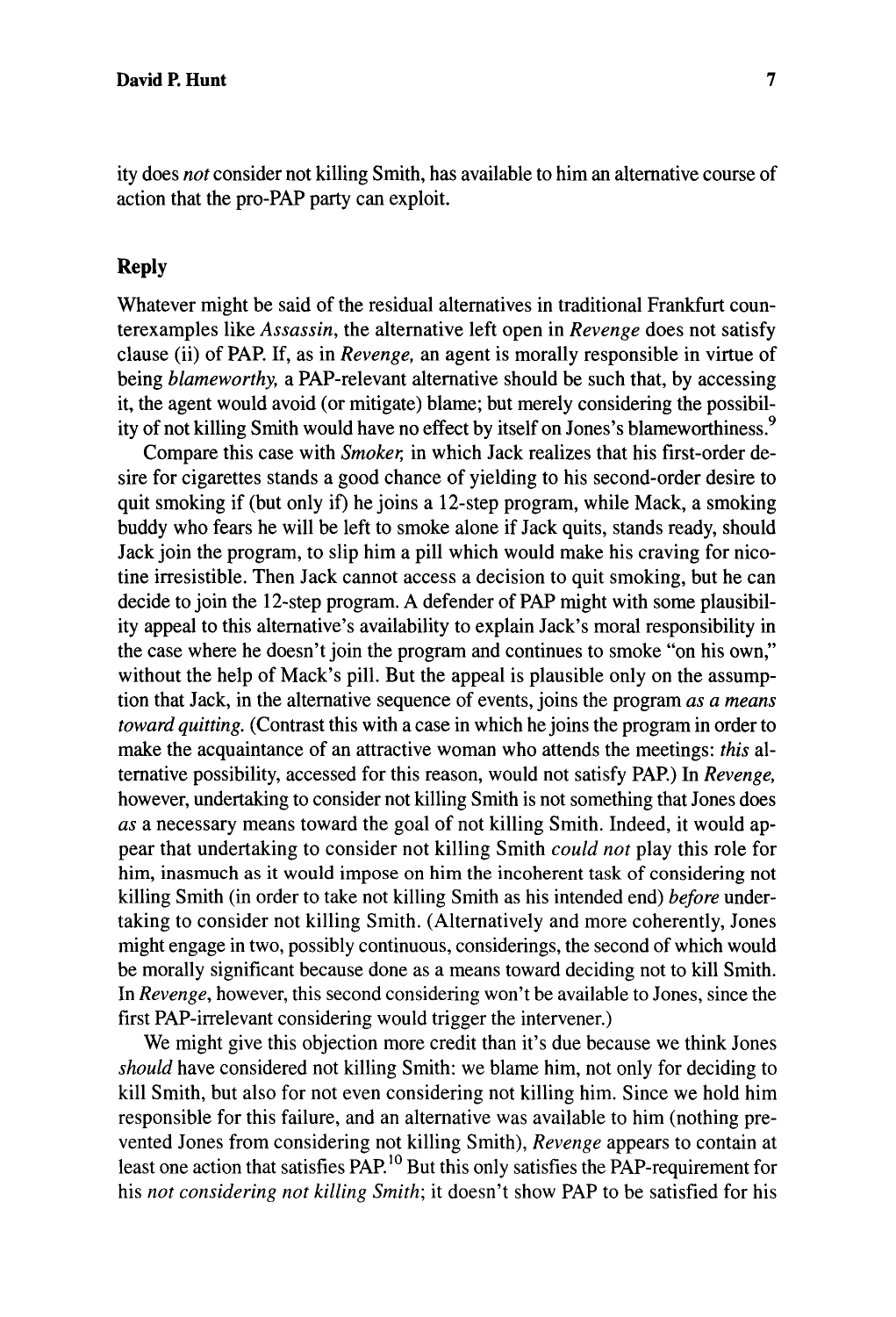*deciding to kill Smith,* nor does it appear that responsibility for the latter could simply piggyback on the former. The job of the Frankfurtian objector is to produce a single case in which PAP fails, not to show that it never succeeds.

This first objection is a generalized version of the typical first-blush negative reaction to Frankfurt-type counterexamples: that Jones could (and should) have *tried*  to do/decide otherwise, and that if he does try and the device then intervenes, he has satisfied his moral obligations. *Revenge* is an improvement over *Assassin,* because Jones can't even try. *Revenge* rules out the possibility of trying (to decide) to refrain from murder, because one must consider doing X before trying to do X, allowing the device to intervene to prevent the trying before it can be initiated.<sup>11</sup>

#### **The Second Objection**

It is simply not true that Jones's only immediate options, given that he is currently thinking about killing Smith, are either bringing this thought to fruition by deciding to kill Smith, or else replacing this thought with the alternative thought of **not**  killing Smith. Jones might, for example, *simply fail* to decide to kill Smith, without ever considering not killing him; in this case the triggering event would not occur, and Jones would avoid killing Smith.

#### **Reply**

To count as an alternative satisfying PAP, Jones's refraining from deciding to kill Smith must be something that Jones *does;* it can't be something that is done to him, or that simply happens. It is the former kind of refraining for which Jones's considering not killing Smith serves in *Revenge* as a necessary condition. Now any case of Jones's not deciding to kill Smith will be a case of Jones's refraining (in this sense), or it won't be. If the latter---as when, e.g., Jones fails to decide to kill Smith because he is himself killed, or is overcome by sleep, or is distracted by a loud explosion (after which he forgets what he had been thinking about)—the alternative is of the wrong sort to satisfy PAP. If Jones is morally responsible for killing Smith, it isn't in virtue of *these* alternative possibilities, the actualization of which would simply make Jones the beneficiary of "moral luck." But if the alternative is a genuine case of refraining, it's not clear why we can't simply stipulate in setting up the example that Jones can move to this alternative from his present course of action only by first considering this alternative. Whether or not any actual agents are so constituted, it's hard to see why the supposition that Jones is so constituted would disqualify him as a moral agent. But then the mechanism can intervene to prevent Jones from accessing this alternative.

Perhaps the *does/done-to-him* distinction on which this initial reply rests is **too**  artificial to cover all the alternatives the objector has in mind, making it possible to pass between the horns of the dilemma. Let us therefore consider one way things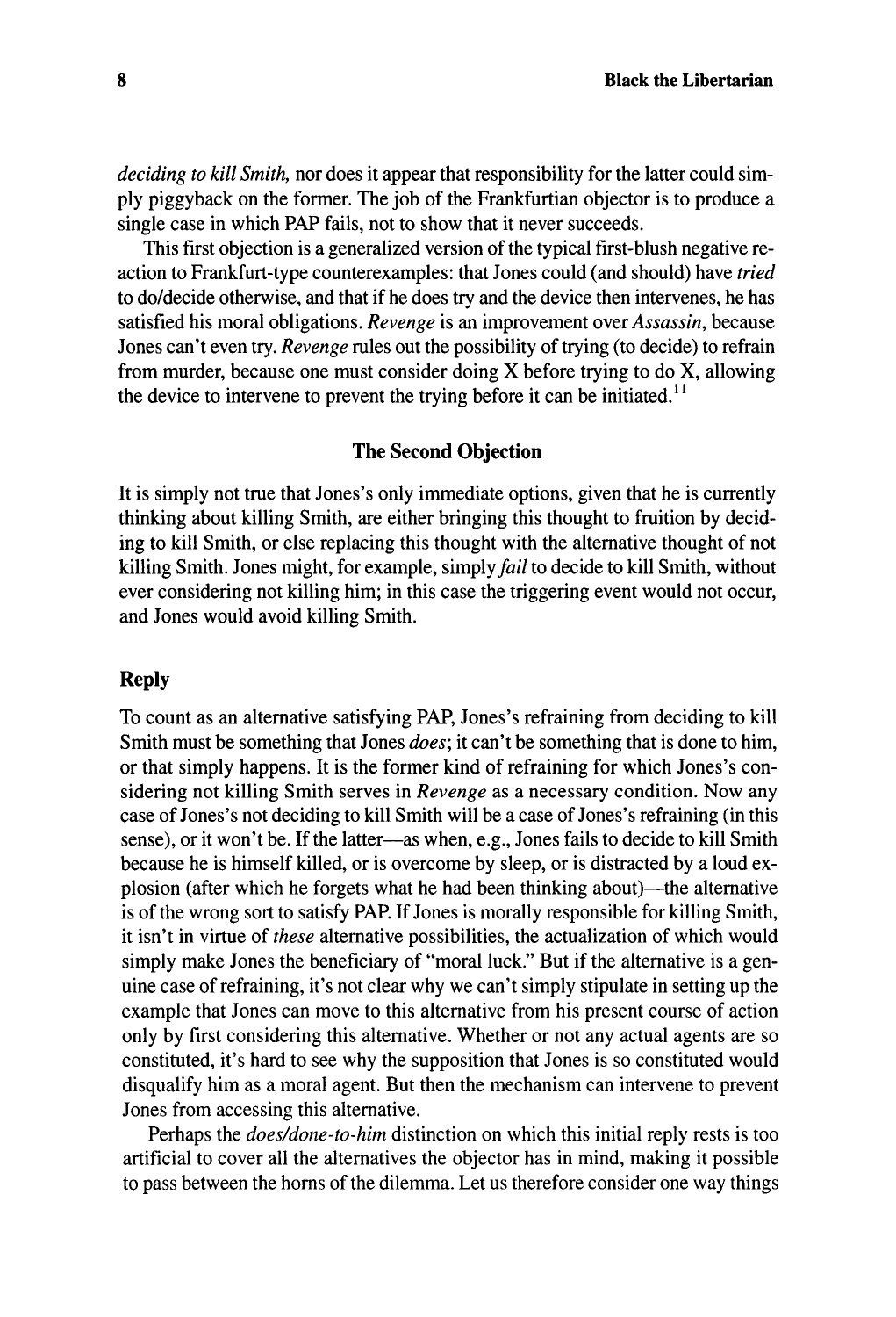might go that does not fit neatly into this rubric. It would seem that Jones could leave the decide-to-kill-Smith track, not just *via* a consideration of the possibility of not killing Smith, or under the prompting of an intervening cause, but in direct *reaction against* his contemplated course of action. Suppose, for example, he approaches Smith with gun drawn and suddenly realizes what it is he is about to do; he then flees in horror. Here he moves to the alternative pathway, not because he is attracted to it (he couldn't be attracted to it without first considering it, and this would trigger the intervener), but because he is repelled by what he is actually contemplating. There is some plausibility to the claim that he could *and should*  have been affected in this way. The mechanism can certainly be reset to prevent Jones's reaching a contrary *decision* along this new route, but it can't intervene until Jones takes the first step along this route, and the fact that this first step is open to Jones seems morally relevant to his culpability for murder. At least it seems *more*  relevant than the alternative of merely considering not killing Smith. For one thing, *feeling bad* about a prospective course of action represents a real if minimal departure from moral neutrality, whereas simply *entertaining an option* does not (by itself) commit the agent, even incipiently, to one side or the other. What's more, if Jones *were* to refrain from deciding to murder Smith, his discomfort at the thought of killing Smith might help explain why he didn't decide to kill Smith, whereas his having considered not killing Smith could not similarly explain why he opted for this outcome rather than the other. $^{12}$ 

The problem with this reply is that we still need to understand how the availability of this overlooked altemative might satisfy PAP. It's hard to see how it could do so unless the alternative in question--feeling bad, entertaining a doubt, making a negative *judgment--ipsofacto* put any decision to kill Smith in abeyance. But it obviously does no such thing: any negative reaction to Smith's murder on Jones's part might be outweighed in Jones's mind by other factors; or Jones's trajectory toward action might be akratically impervious to moral qualms, prudential calculations, and the like. PAP's defenders need an alternative that would allow the agent to avoid blame, and feeling bad or conflicted about what one is doing simply fails to do the job. So even assuming that Jones *could* react in the described way, acquiring a negative attitude toward his proposed action in one simple step, it's doubtful that this would rescue PAP. But one might also challenge the assumption. Let *Revenge* be fine-tuned so that Jones's responding in the suggested way would be completely out of character for him: someone who responded in this way just wouldn't be *Jones.* Perhaps Jones has killed before, on a number of occasions and in similar circumstances. He isn't such a hardened criminal that he *can't* view his actions from a moral point of view and feel an appropriate revulsion; but the idea that *this person* might be heading straight toward murder, looking neither to the right nor the left, and suddenly, in one simple step, undergo a PAP-relevant shift in attitude, seems like an appeal to *magic.* This is to expect too much of him, and the judgment that he is morally responsible for killing Smith surely does not rest on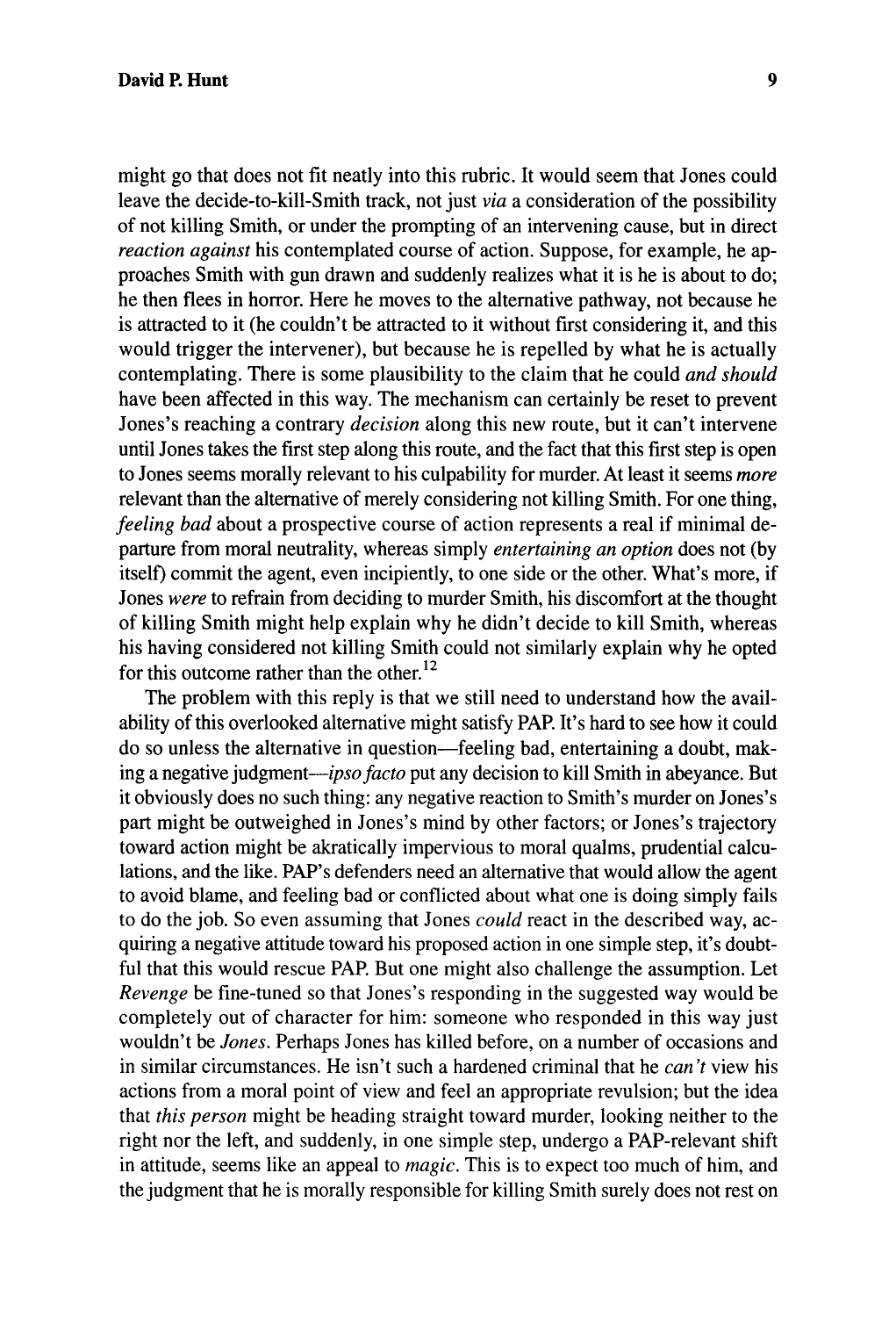this expectation being a reasonable one. This attempt to evade the dilemma posed in the first paragraph of this reply is a failure.

#### **The Third Objection**

If there are no PAP-relevant alternatives once Jones finds himself thinking about killing Smith, there may still be PAP-relevant alternatives available prior to the events described in *Revenge. In* particular, Jones's responsibility for killing Smith might derive from his responsibility for being a certain kind of person (e.g., the kind of person who could decide to kill someone, without even considering doing otherwise, just because he was humiliated by him), which in turn is grounded in earlier character-forming choices which themselves satisfy PAP.<sup>13</sup>

### **Reply**

I believe that this objection fails on at least two counts. First, it simply challenges the critic of PAP to concoct settings for these earlier character-forming episodes that are themselves structurally similar to *Revenge,* in that a counterfactual intervener is present and the only PAP-relevant alternatives are buffered alternatives. Since the objector's appeal to ancient history is an apparent admission that *Revenge*  itself contains no PAP-relevant alternatives accessible to Jones, it's not clear on what grounds the objector might insist that these earlier alternatives could not be rendered similarly inaccessible.

Call this extension of the buffer strategy into Jones's past *Global Revenge.* There is one significant difficulty with this response that needs to be addressed before moving on to the second reply to the objection.<sup>14</sup> For Jones's earlier episodes of moral agency to conform to the pattern of *Revenge,* considering an alternative must always be a necessary condition for Jones to access that alternative, the device must be set to intervene if this necessary condition is satisfied, and the necessary condition must never be satisfied. This means that the Jones of *Global Revenge* apparently *never* considers an alternative to what he actually does, and such a person just seems too *weird* to count with any confidence as a moral agent: always acting on the first thought that pops into one's head is surely a sign of arrested development, neurological disorder, or other defect.<sup>15</sup> But it's one thing to recognize a deficiency in this person's agency; it's another thing to say just what is missing.

In *Revenge,* Jones considers, wills, and then executes the tokening of a specific action-type. One way to understand the connection between *Revenge* and a putative character-forming episode is to suppose that there is some action-type A—one that the objector regards as morally perspicuous—which is tokened on both occasions. It's because of this similarity of type that Jones's responsibility on this earlier occasion can "transfer" to his decision in *Revenge,* despite his inability to access an alternative to this decision. Moreover (the objector might continue), this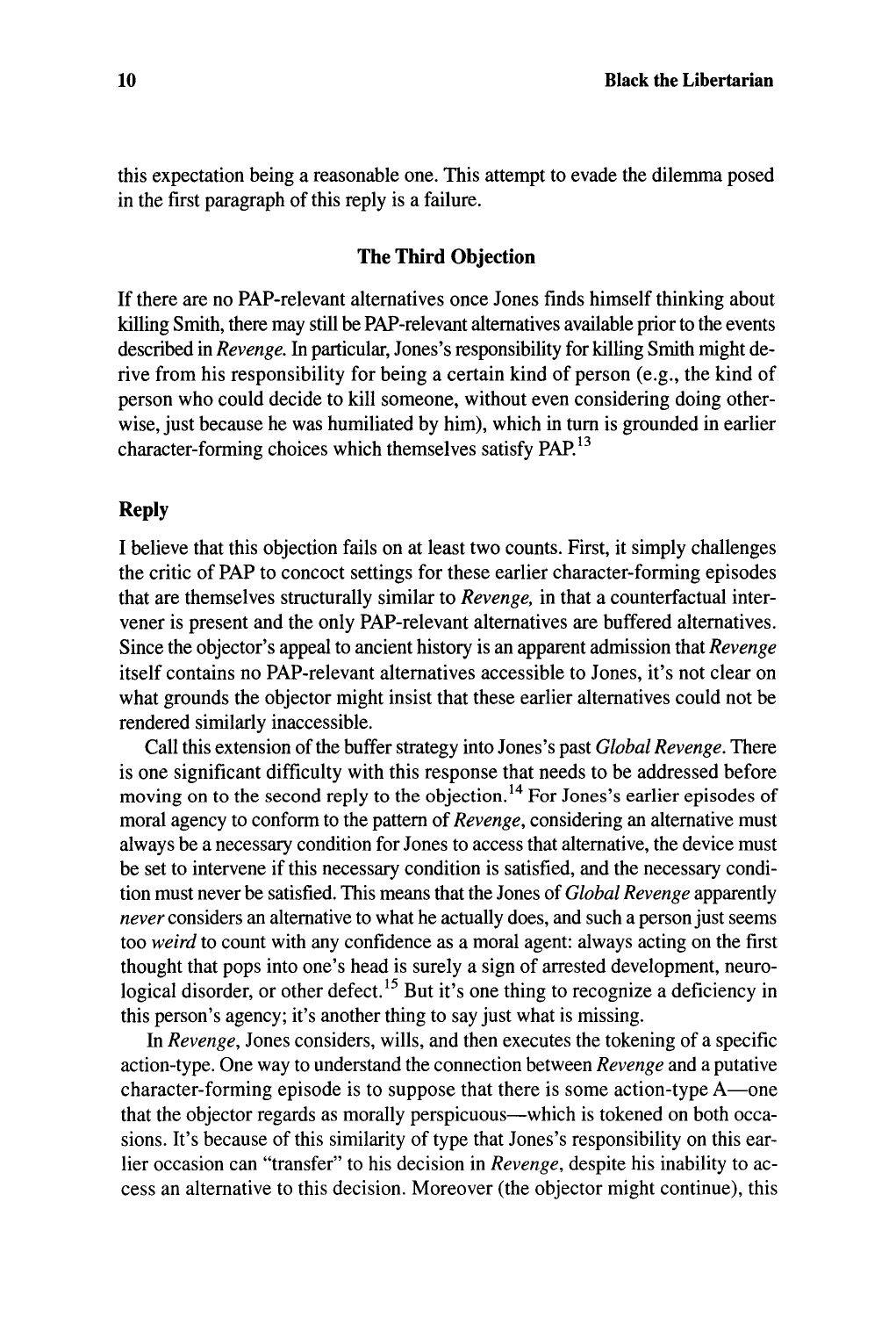earlier episode can be genuinely character-forming, entitling it to confer responsibility on later A-episodes, only if Jones, on that occasion, considered both A and not-A, and then decided and acted on his own, without the ministrations of the device. This suggests that the objector's real complaint against *Global Revenge* is something like this:

(G) There is no occasion on which Jones has considered doing A and considered not doing A and then reached his own decision about what to do, without interference from the device.

This is of course true in *Global Revenge,* since the elimination of PAP-relevant alternatives requires that either Jones's considering A or his considering not-A serve as a trigger for the device's intervention, and his considering both guarantees its intervention.

It may be possible to challenge (G) by distinguishing two senses in which one might consider a possible action prior to deciding to perform it. One sense is theoretical, which might be rendered this way:

(a) I might do A.

This is a simple recognition that A is among the things that it is possible for me to do. But a second sense is practical:

(b) Would that I might do A?

Here I consider A with an eye toward whether to do it. An affirmative answer to this question might be captured this way:

(c) Would that I might do A!

If (b) is the necessary condition for (c) that serves as a trigger for the intervener, the agent can consider alternatives in sense (a) without having his freedom overridden. The critic of *Global Revenge,* however, will almost certainly insist that a moral agent must have experience of considering alternate possibilities in sense (b), not just in sense (a).

I'm not at all sure that the objector isn't simply begging the question against the anti-PAPist by insisting on this requirement. But let me accept the challenge and suggest some examples, of varying value, designed to cast doubt on the idea that (G) undermines Jones's responsibility in *Global Revenge.* 

*The Supreme Agent.* On some views, at least, God never considers alternatives before acting, though he is the supreme agent. 16 If this is correct, then agency *per se* does not require a consideration of alternatives at some point in the agent's history, and the burden of proof is on the one who thinks that human agency in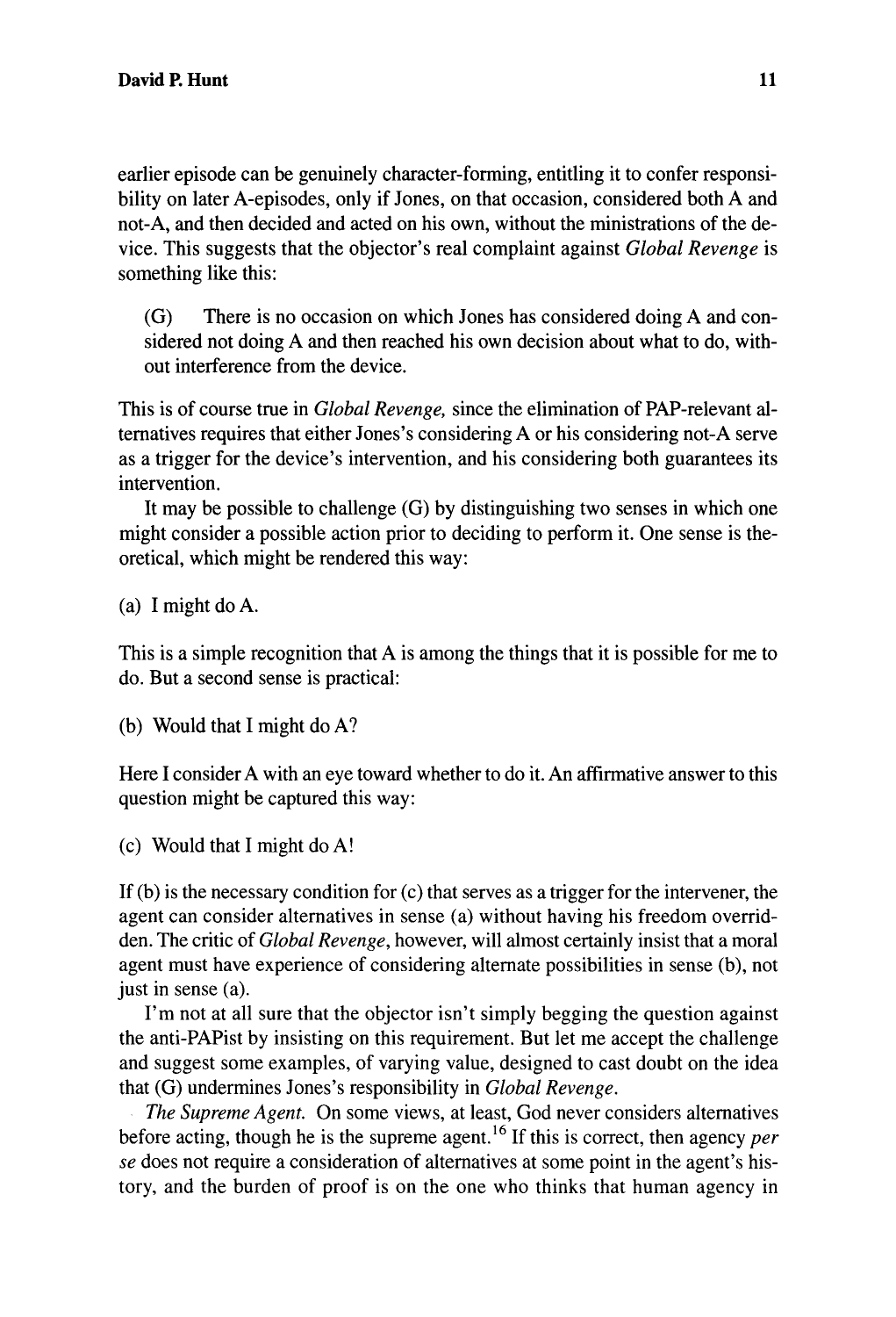particular requires such a consideration. This is all the more true if human agency is most fully agency insofar as it imitates divine agency.<sup>17</sup>

*Mother Love.* A mother who dies while rescuing her newborn child from a burning building is morally praiseworthy for so doing, even (perhaps especially) if she never considers doing otherwise, and the presence of a Frankfurt mechanism, programmed to make her decide to save the child if she considers not doing so, would do nothing to mitigate our praise. If the mother's moral responsibility in this case depends on there being some (earlier) occasion on which she considered doing A, considered not doing A, and chose between them, what would A have to be so that the requirement would be even remotely plausible—that is, that her praiseworthiness in this case could piggyback on *that?* 

*The Rehearsal.* When a parent risks his or her life for a child, the parent's action seems *natural* in a way that might not require character formation. (Perhaps it's acting in the *contrary* manner that would require explanation in terms of earlier character-deformation episodes). But even where character development is relevant and indeed necessary, it isn't always necessary to achieve it through actual episodes of moral choice. Agents sometimes *rehearse* choices for later, in situations in which they are not in fact presented with the choice or even in a position to be presented with it. This happens when agents entertain "what-if" scenarios, reflect on the experiences of role-models who have been in similar situations, read edifying *contes moraux,* listen to sermons on the subject, or take an ethics course.

*Tax Evasion.* Of the various events that could serve as triggers for a counterfactual intervener, considering an alternative before undertaking to access it is arguably the one best qualified, in the greatest number and variety of cases, to fill the role of a genuinely necessary condition on doing otherwise. It is for this reason that it makes a good universal tripwire for the alternative-eliminator in *Global Revenge.* But there are also occasions on which it is plausible to suppose some further necessary condition for accessing a morally relevant alternative, beyond merely considering the alternative. For example, when a person has some initial inclination to do something, doing otherwise may require not only considering the alternative, but considering some reason for doing otherwise. Or when strongly tempted to do something, resisting the temptation may require not only considering the alternative and having some reason for choosing the alternative, but also attaching sufficient weight to the reason. Derk Pereboom's *Tax Evasion,* in which a man cheats on his taxes and might have refrained from cheating only if a moral reason had occurred to him with sufficient force, is a case of this sort. In such cases, the device may be programmed to intervene when and only when one of these further necessary conditions is satisfied, allowing Jones to consider both A and not-A without the device automatically interfering in his decision process.<sup>18</sup>

So much for the first response to the objection, which takes over the alternativeelimination strategy employed in *Revenge* and endeavors to apply it to earlier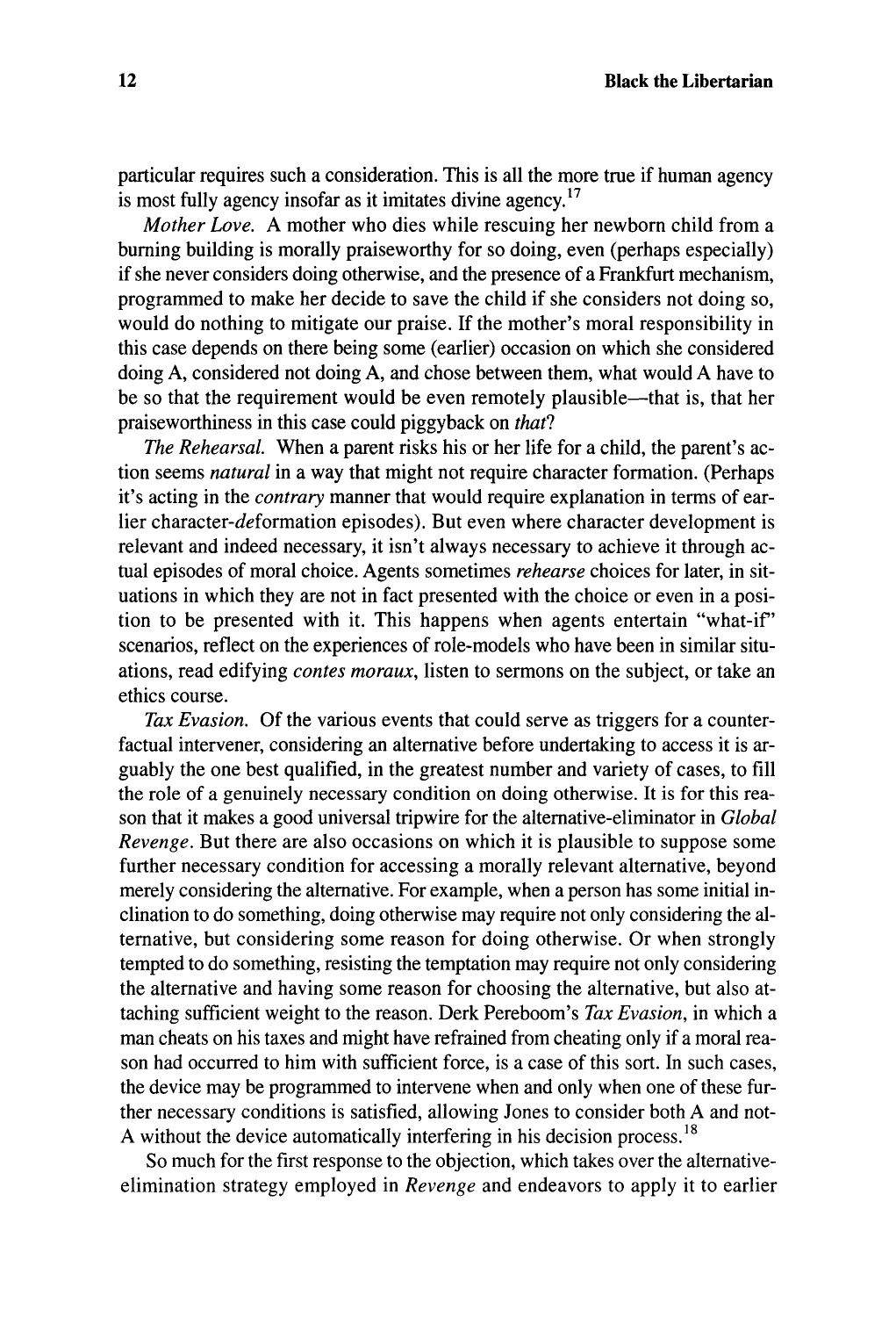episodes that are candidates for character-formation. The second response is that it's not clear that the appeal to earlier alternatives does the job even when such alternatives are available. The problem is that character-forming choices appear to explain the wrong thing when it comes to cases like *Revenge* (or, for that matter, *Assassin).* In *Sociopath,* for example, Jones is such that the kind and degree of humiliation he suffered at Smith's hands makes the decision to kill Smith psychologically irresistible. In this case Jones's moral responsibility may piggyback on earlier choices by which he became the kind of person who can't do other than murder Smith. (If there were no earlier choices of the right sort—e.g., if Jones's sociopathy were primarily the result of brain chemistry, or abuse he suffered as a child--this would mitigate Jones's responsibility, as PAP implies.) But *Revenge* is not *Sociopath;* the Jones of *Revenge,* absent the counterfactual intervener, is free to decide or not to decide to kill Smith. Whether Jones is the kind of person who would commit murder when humiliated, without giving it a second thought, depends on what he ends up doing, and so long as it is possible for him to do otherwise, it is possible for him to show by his actions that he is *not* that kind of person, despite earlier character-forming choices. *Adding the intervener changes nothing.* Jones now has no morally relevant alternative, but this is owing to the presence of the device, not to the formative power of some earlier choice whose satisfaction of PAP might apply, by extension, to Jones's choice in *Revenge. The* appeal to earlier character-forming choices does not successfully engage the challenge posed by buffer cases.

#### **Conclusion**

These seem to me to be the strongest grounds for thinking that *Revenge* harbors altematives sufficient to satisfy PAP. I think these grounds are inadequate, for the reasons given above. Black the libertarian could participate in *Revenge* confident that a Jones who decided on his own to murder Smith could not have decided otherwise. If this is correct, then accessible alternatives are merely a normal *symptom*  of morally responsible agency: they should not be identified, even in part, with the underlying condition of which they are symptomatic, any more than spots are to be identified with measles. And what is the underlying condition, in the case of moral responsibility? That's a very good question.<sup>19</sup>

#### **Notes**

<sup>1.</sup> Harry G. Frankfurt, "Alternate Possibilities and Moral Responsibility," *Journal of Philosophy* 66 (December 4, 1969), pp. 829-39.

*<sup>2.</sup> Ibid.,* p. 835.

*<sup>3.</sup> Ibid.,* pp. 836-7.

<sup>4.</sup> Locke's locked room example, from which blockage is extrapolated, may be found in *An Essay Concerning Human Understanding* Bk. II, ch. XXI, section 10.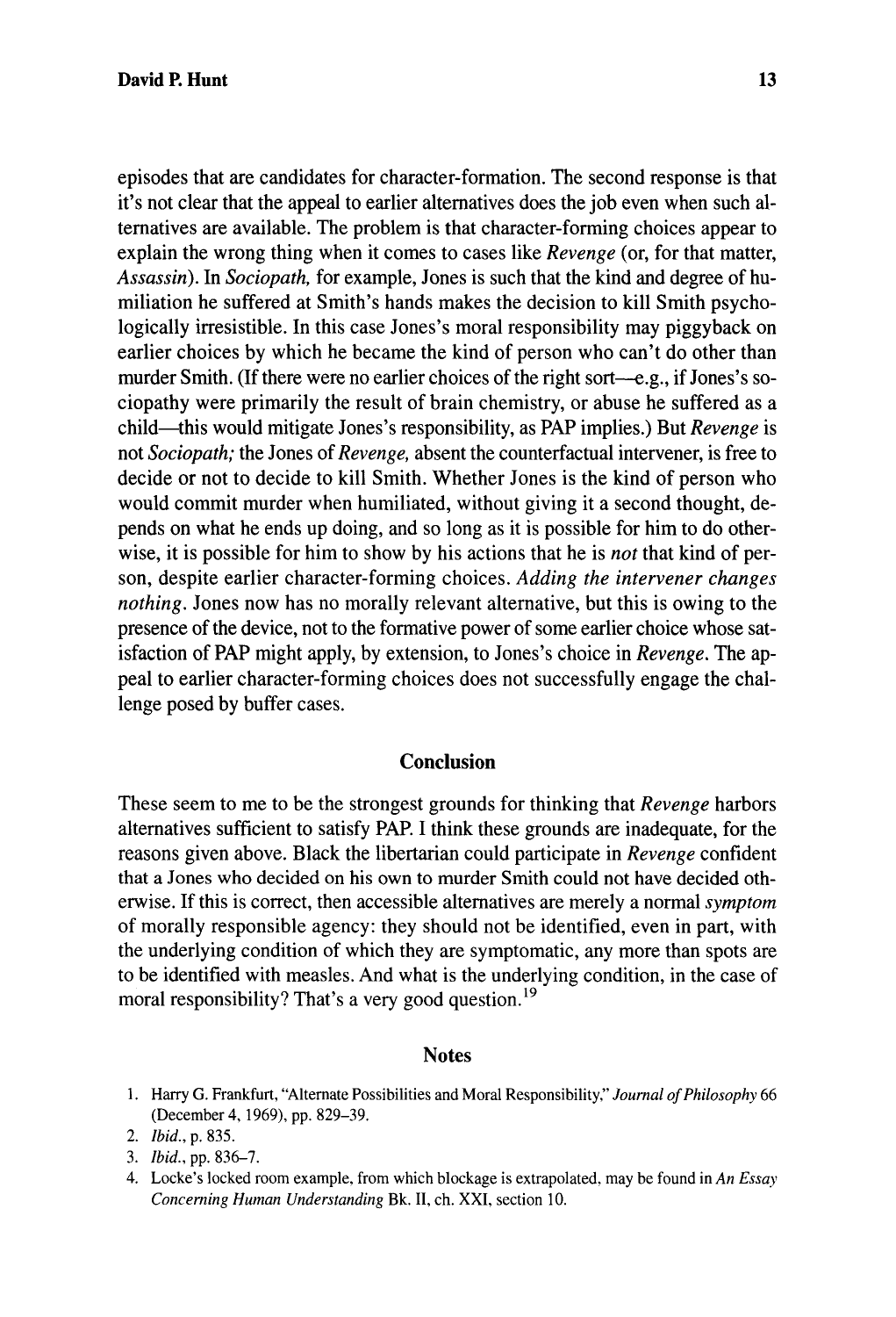- 5. I present the theological counterexample in "On Augustine's Way Out," *Faith and Philosophy 16*  (January 1999), pp. 3-26. The blockage strategy, together with further discussion of the divine foreknowledge scenario (understood as a species of blockage), may be found in my "Moral Responsibility and Unavoidable Action," *Philosophical Studies* 97 (January (II) 2000), pp. 195-227, and "Freedom, Foreknowledge and Frankfurt," *Moral Responsibility and Alternative Possibilities: Essays on the Importance of Alternative Possibilities,* eds. David Widerker and Michael McKenna (Aldershot, UK: Ashgate Pub. Ltd., 2003), pp. 159-83.
- 6. It might be objected that Jones could have done something about being *the kind of person* to whom such a thought would come unbidden in the specified circumstances; it's therefore not true that he could not have avoided having this thought, for he *would* have avoided it if he had taken advantage of alternatives that were available to him in earlier character-forming episodes in his life. This objection can be circumvented with a slight modification to *Revenge.* Suppose the thought of killing Smith is planted in Jones's mind by an external source--perhaps even by Black's mechanism. So its coming to be there has nothing to do with Jones being one kind of person rather than another. But given that it's there, Jones's duty is now to accept or reject this idea, and nothing constrains him one way or the other. (A related objection appeals to earlier choices that formed Jones into the kind of person who would *accept* the idea of killing Jones, once the idea occurred to him. This objection cannot be handled by a simple revision in the terms of *Revenge.* I take up this objection later in the paper: see The Third Objection and Reply.)
- 7. I first presented a case like this one in "Moral Responsibility and Unavoidable Action," where it took a backseat to my development of the blockage strategy. Derk Pereboom independently developed a similar case: his *Tax Evasion,* like *Revenge,* employs necessary rather than sufficient conditions as the mechanism's trigger. See Pereboom's *Living without Free Will* (Cambridge: Cambridge University Press, 2001), pp. 18-37.
- 8. What follows is largely taken from a section ("Three Objections Claiming the Presence of Alternatives") of my "Moral Responsibility and Buffered Alternatives," *Midwest Studies in Philosophy,* vol. 29: Free Will and Moral Responsibility, eds. Peter A. French & Howard K. Wettstein, guest editor John Martin Fischer (Boston & Oxford: Blackwell Pub., 2005), pp. 126-145. Readers interested in the first kind of objection, which I ignore in the present paper, will find it treated in another section of the *Midwest Studies* paper ("Three Objections Claiming the Absence of Moral Responsibility").
- 9. I should make clear that I am not here proposing any necessary and/or sufficient conditions for the sort of moral relevance that would qualify an alternative to satisfy clause (ii) of PAE John Davenport ("The Deliberative Relevance of Refraining from Deciding: A Response to McKenna and Pereboom", *Acta Analytica* 21:4 (2006), 62-88) presents two cases--"One Lie Leads to Another" and "Pool Party"--which seem to me to raise interesting questions about whether any very simple account of the moral relevance in question can succeed. What I *am* claiming is that *Jones's merely considering whether to murder Smith, in the context of Revenge (as specified),* need not constitute an alternative satisfying PAE Of course *Revenge* could be *modified*  by introducing some of the psychological complexity to which Davenport draws our attention, and the result might well be more favorable to PAP--e.g., if Jones refrains from *considering*  not killing Smith because he subconsciously fears that this might pave the way for his *deciding*  not to kill Smith, we might agree that the availability of this unactualized alternative could then be relevant to his culpability for deciding to kill Smith. But this is a *different* case than the one I have described, and the existence of cases in which PAP is satisfied does nothing to rescue PAP from the Frankfurtian critique. PAP is in trouble if there is a single counterexample to it, and my claim is that *Revenge* (that very case, and not some neighboring case involving Sartrean "bad faith," etc.) is just such a counterexample.